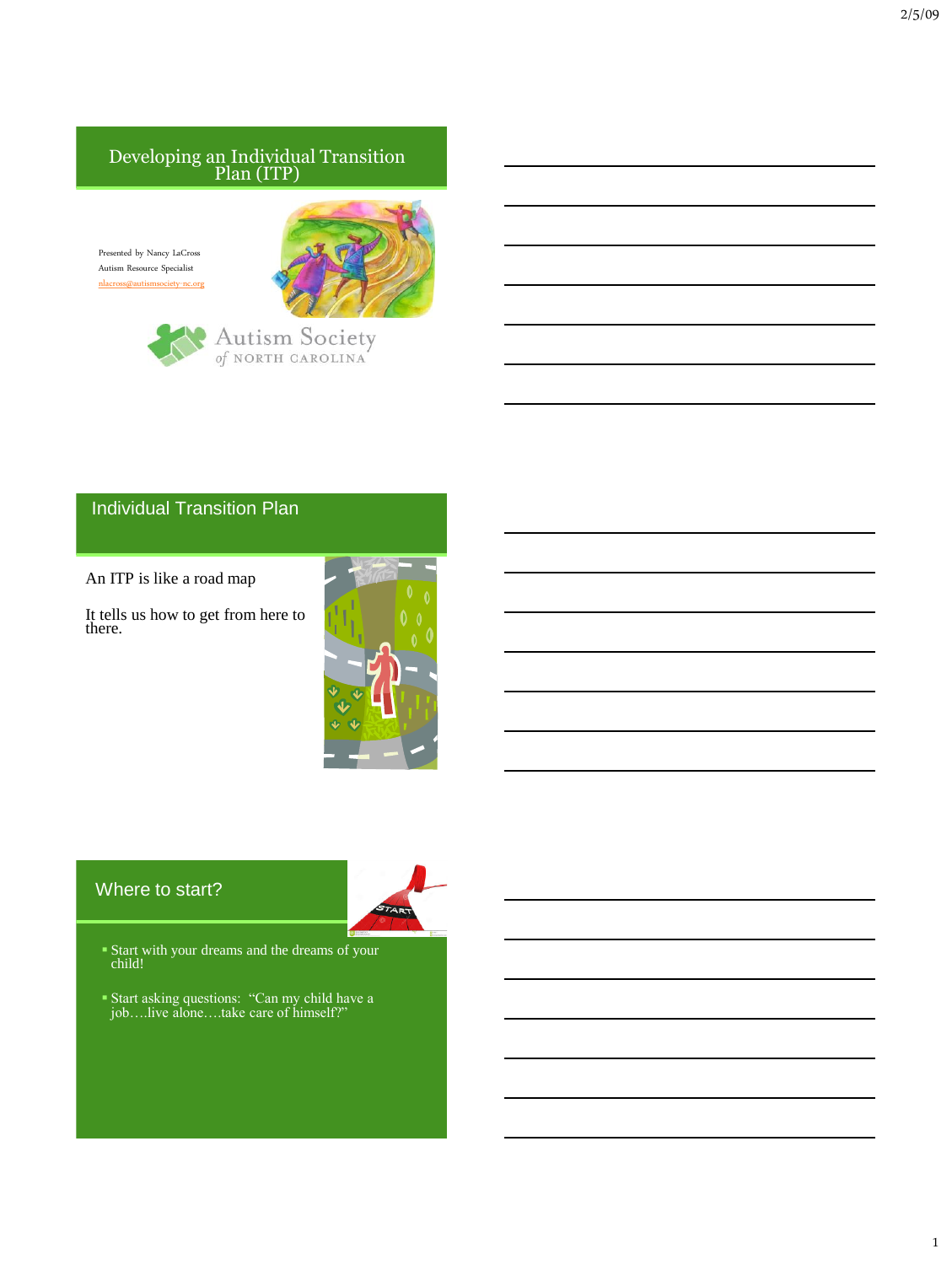# When to start?

*NOW !*



Beginning the process early gives the family a focus and the child a future

# Transition – moving to adulthood

 A process and a plan to bridge the gap between the school and community where the student will live, work and enjoy adult life



# Federal Law



- $IDEA = Individuals with Disabilities Education  
Act$
- $ITP = Individual Transition Plan$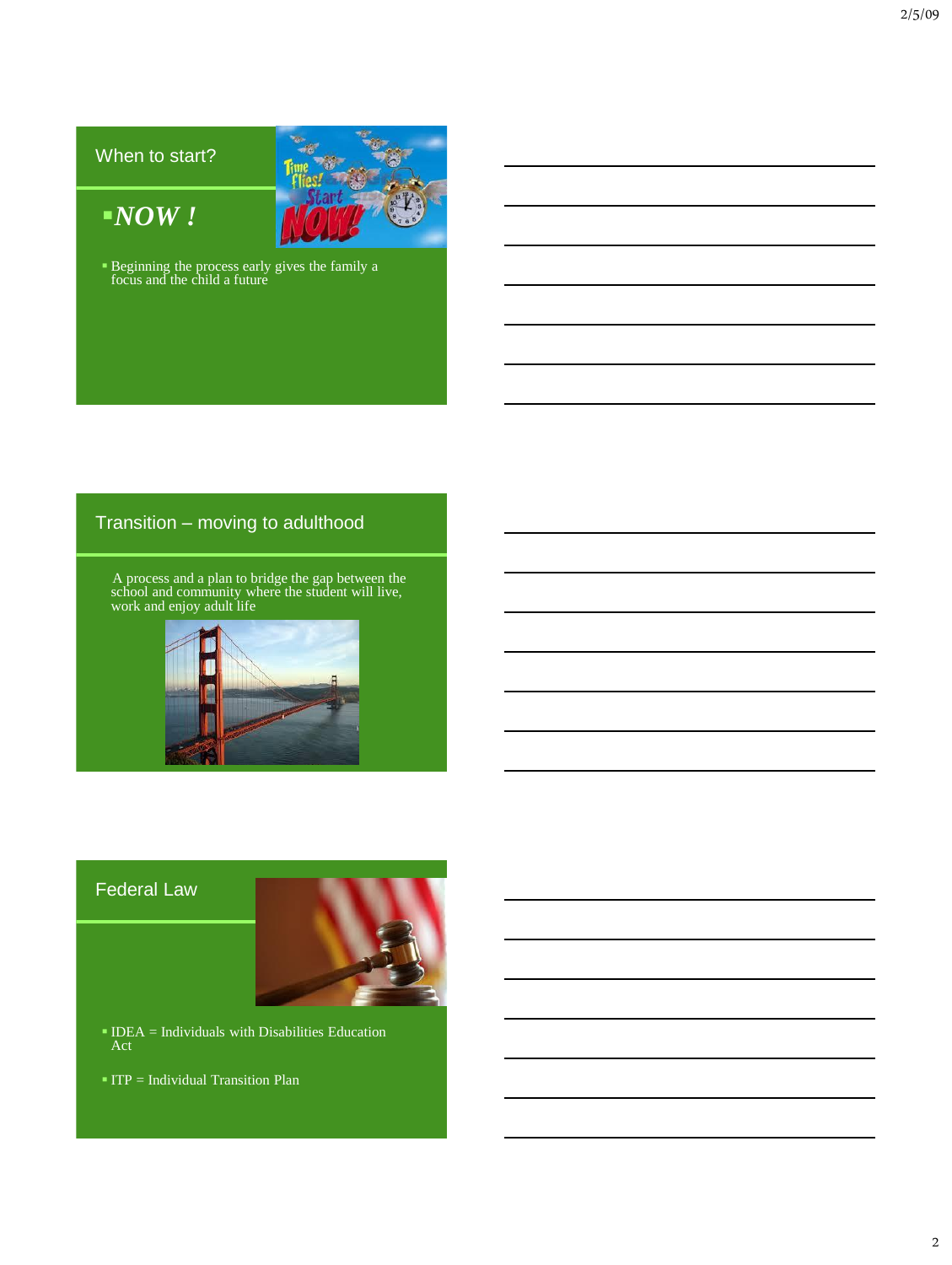# Coordinated set of activities



# ITP = Individual Transition Plan

- Should be written when student is **14** (NC)
- **Team** of people
- Outlines training and support needed
- Highly individualized
- To prepare the student for life after high school

# Who's on the team?

- Parents
- Student
- Teachers
- Guidance counselor
- Transition coordinator
- Vocational counselor
- Job coach
- Employer
- Adult service representative
- Friends/relatives

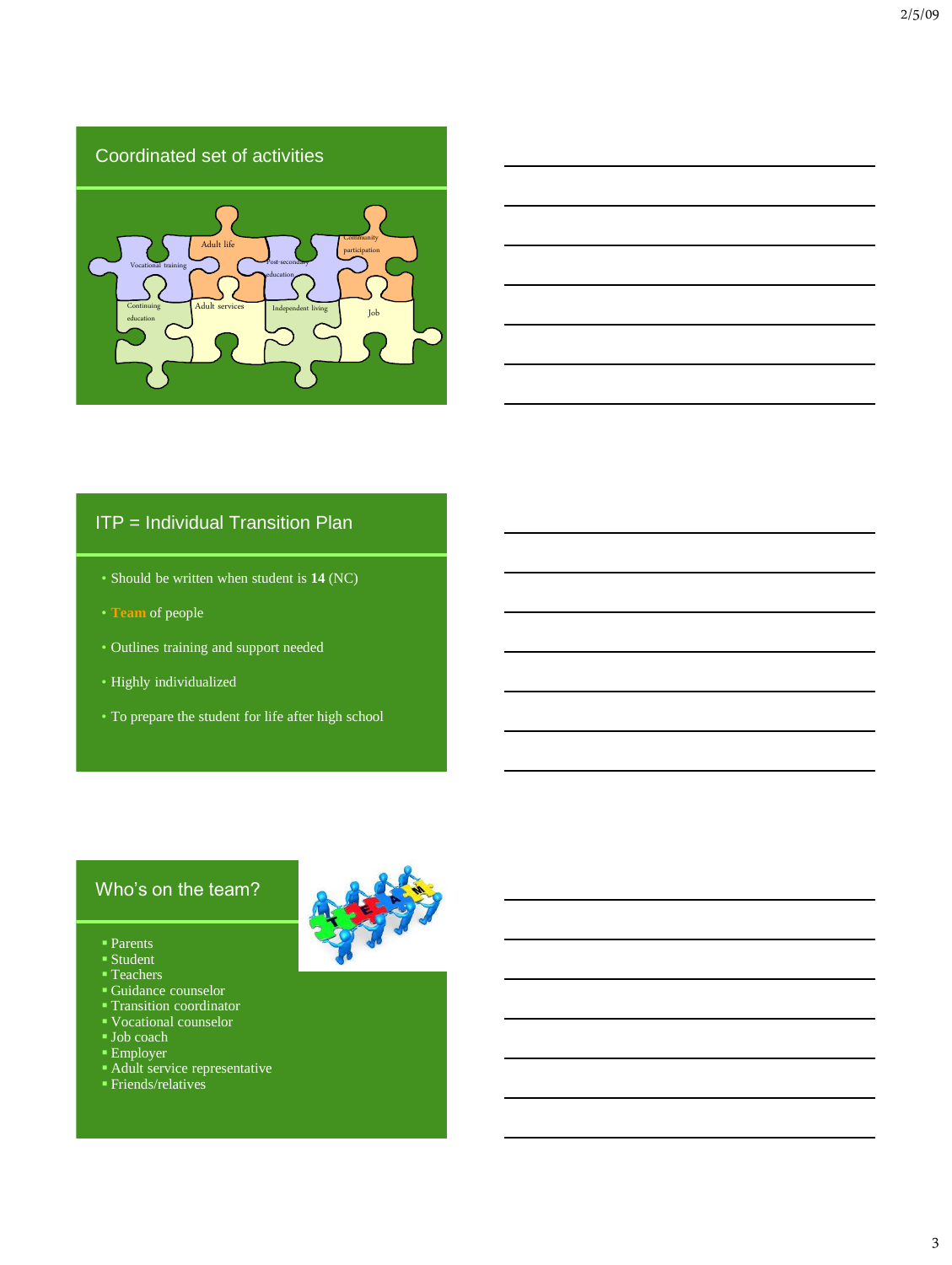#### As someone famous once said: "It takes a village….."

- Preparing for this transition will require a longterm planning process
- Ensure that your child has access to more resources than you can offer alone
- Network, network, network…..and be creative



#### Be clear about requirements…………….

 Even with a diploma a student may be ineligible for admission to a technical school or college if they fail to meet their admissions criteria.



# A good transition plan……



- •Has measureable goals
- •Is reviewed on an annual basis
- •Considers the student's
	- Needs and strengths
	- Preferences and interests
- •Is developed and reviewed by a **team** of people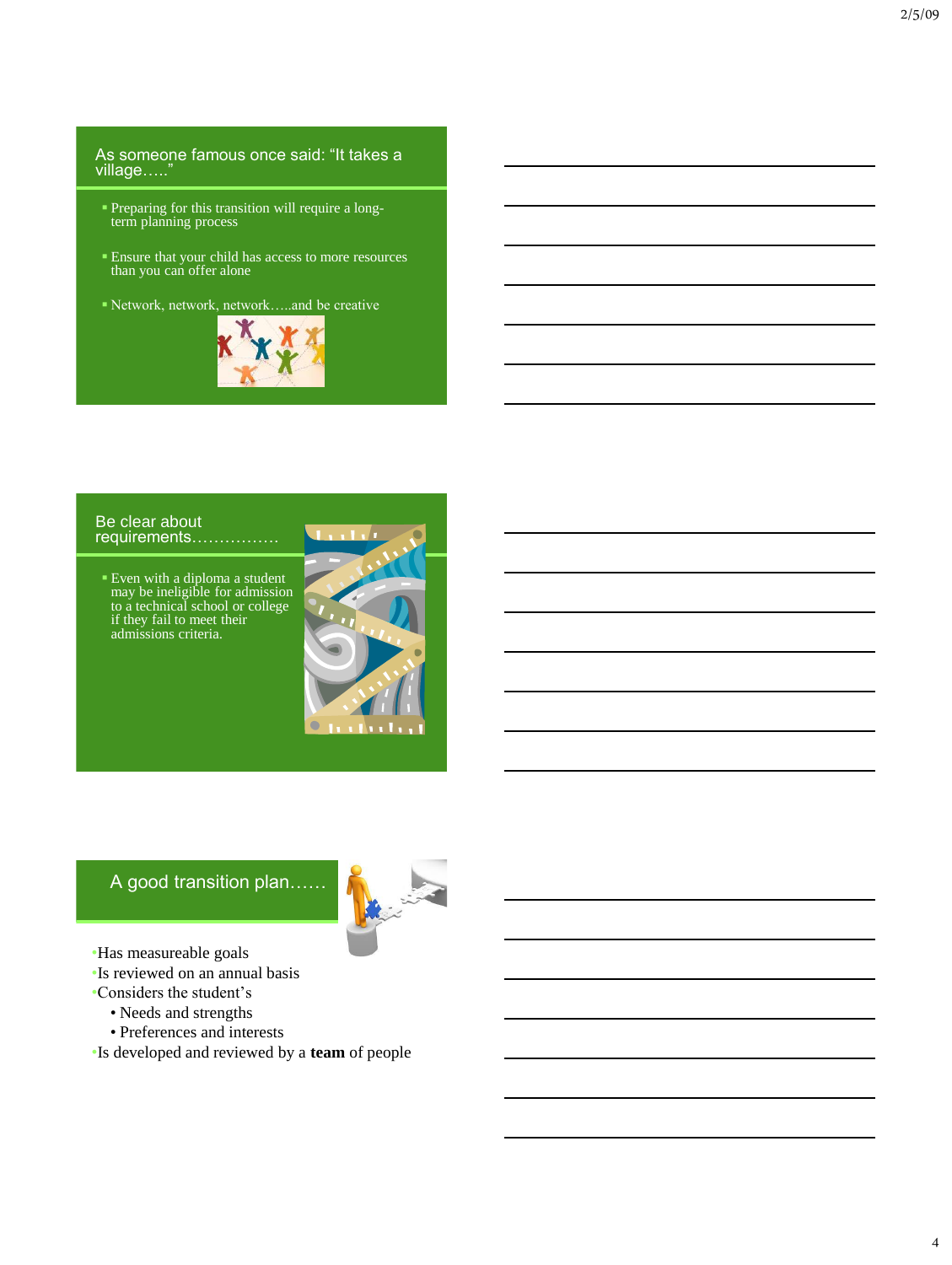#### Assessments can provide necessary information about:

Aptitude Interests Academic skills Physical skills Daily living skills Learning style Motivation<sup>1</sup> Social skills



#### Assessment information can help the student….



- Develop self-awareness
- Identify his learning style
- Set goals
- Plan the program



- from family?
- Does the student have good work habits?
- Are special skills needed for employment?
- What skills are needed to be independent in the community?
- What about spare time?
- What about sex education?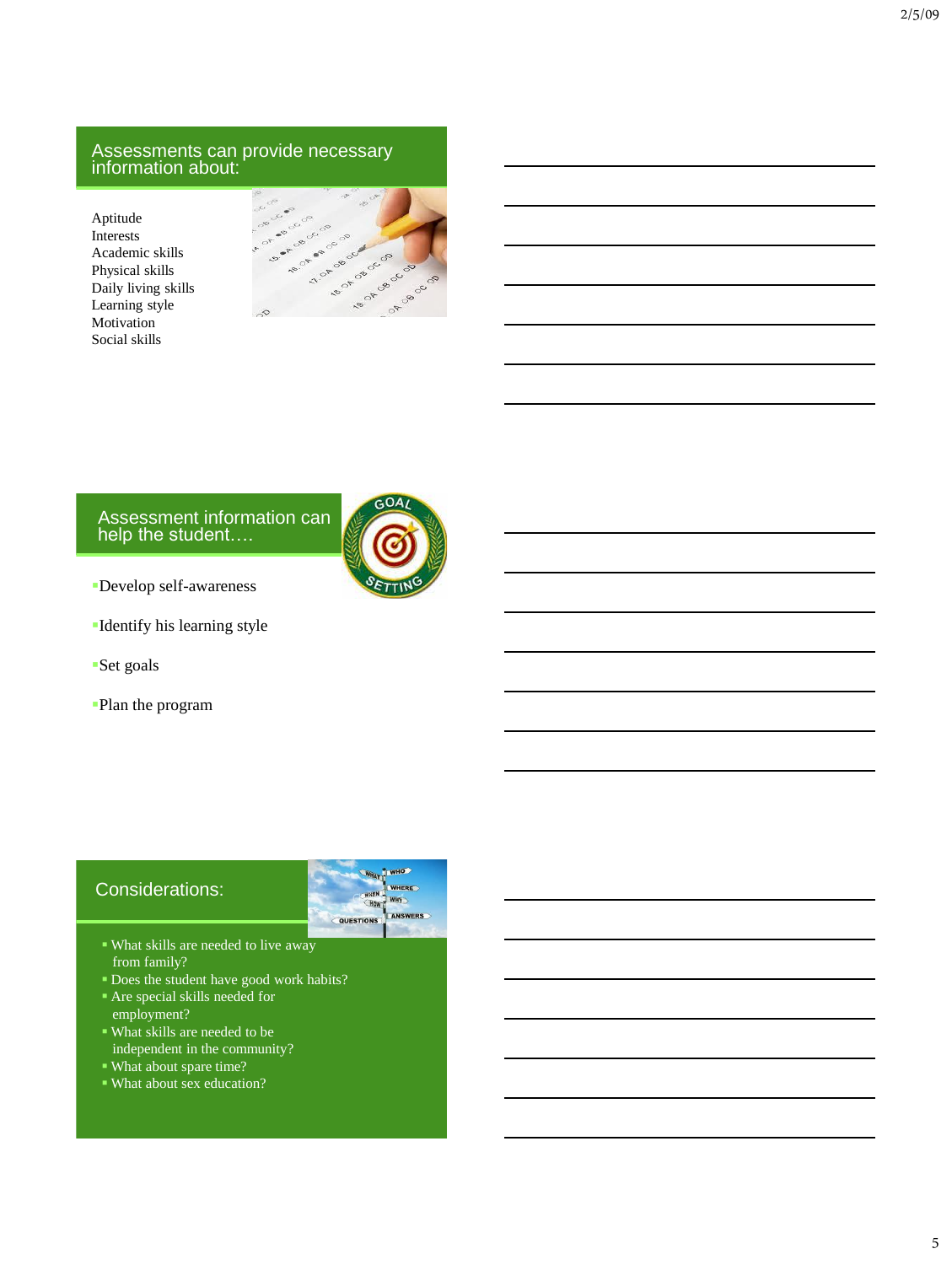# Secondary Transition Component



Is written as part of the IEP

Look at DEC 4a





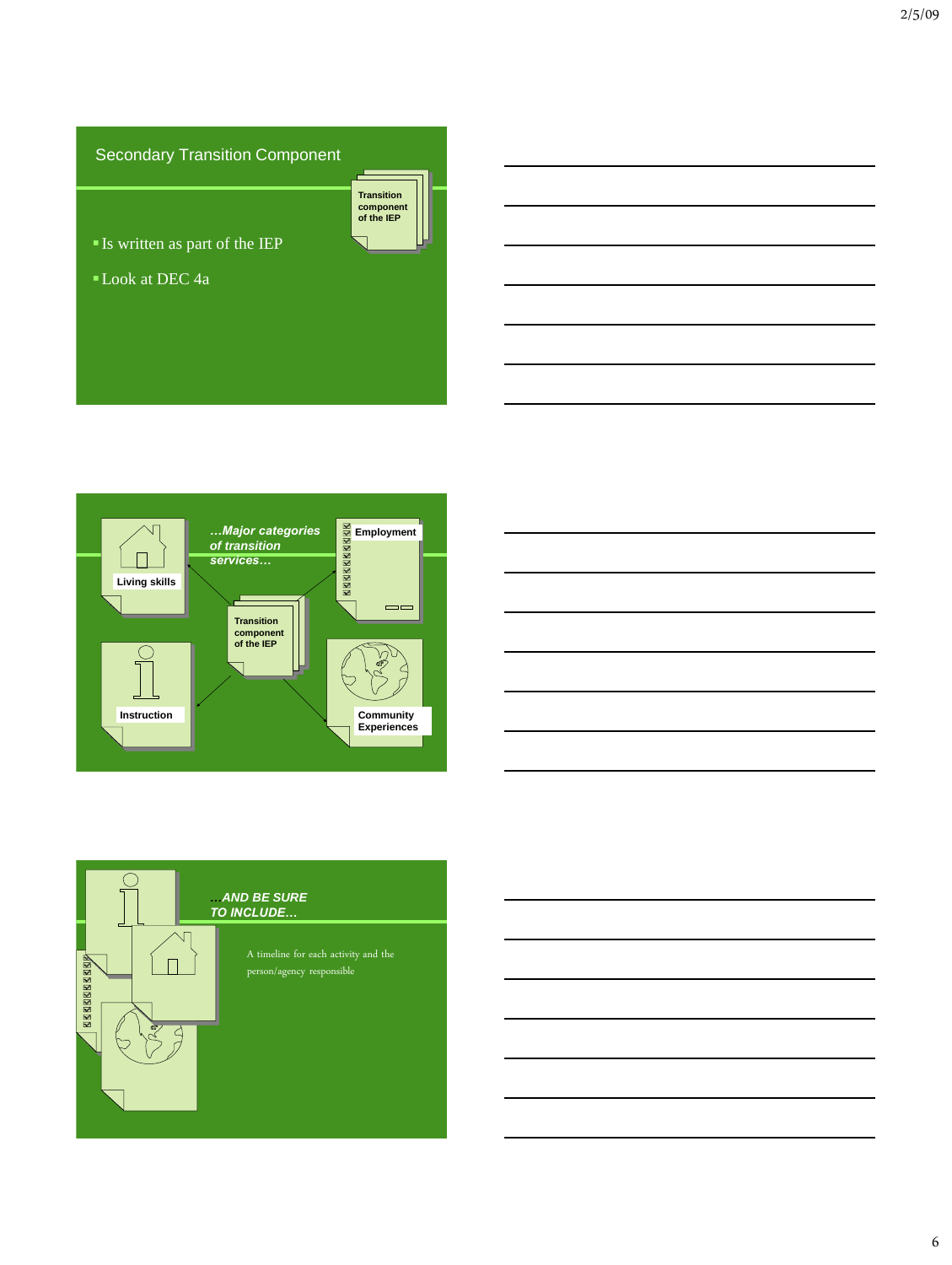### Let's look at those categories.....

- **Instruction This relates to the academic<br>requirements for the student's chosen course of<br>study, employment skills, training, career technical<br>ducation, social skills, self-determination, driver's<br>education and/or colleg**
- **Example 1** Related Services This may include<br>occupational/physical/speech therapy, counseling,<br>special transportation, travel training, exploring<br>Disability Support Services in college/university or<br>other professional s

#### …….categories continued

- Community Experiences This may include community work experiences, recreation/leisure activities, tours, volunteering and training in accessing community settings, joining a team/club/organization.
- Employment This may include career planning, job shadowing, guidance counseling, interest inventories, job placement, internship options, onthe-job training, on-campus jobs or supported employment. (continued)

#### ……..categories continued

- **Adult Living Skills This may include referral to**<br>Vocational Rehabilitation Services, applying to<br>Local Management Entity for services, researching<br>Social Security benefits/work incentives,<br>registering to vote, filing t
- Daily Living Skills This may include self-care training, health and wellness training, independent living training and money management (continued)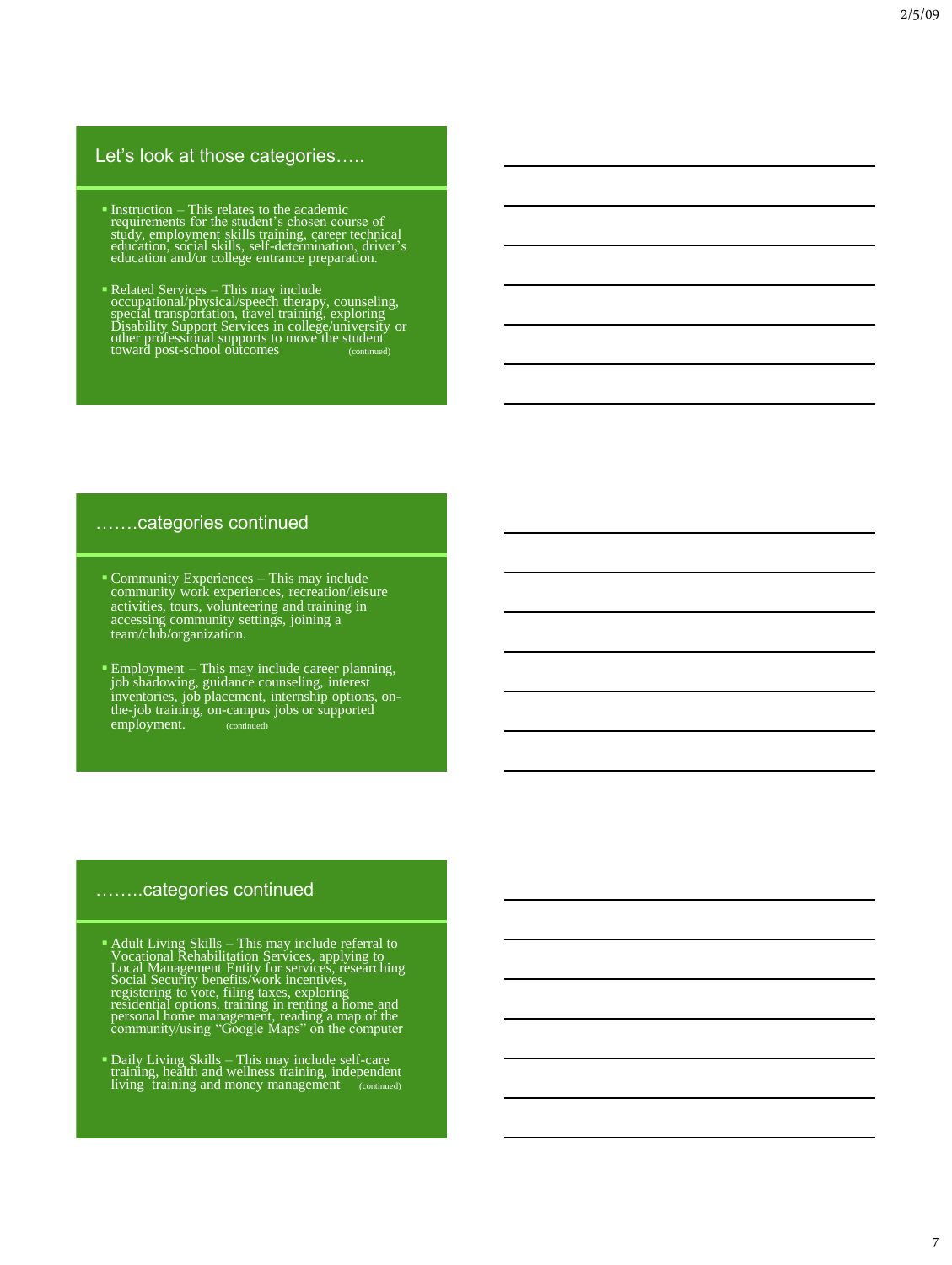# …….and categories concluded

 Functional Vocational Evaluation – This may include situational work assessments, work samples, work adjustment programs, aptitude tests and a series of job tryouts.

# **Remember !**

- The role of the parent is vital.
- The school cannot do it all. There are 168 hours in a week. Of these, 133 hours are spent at home; only 35 hours are spent at school.

# Other considerations

- Vocational rehabilitation
- $\overline{\phantom{a}}$  GED
- 504 modifications (college)/ADA
- Legal guardianship
- Circle of Friends/Circle of Support
- Residential Options

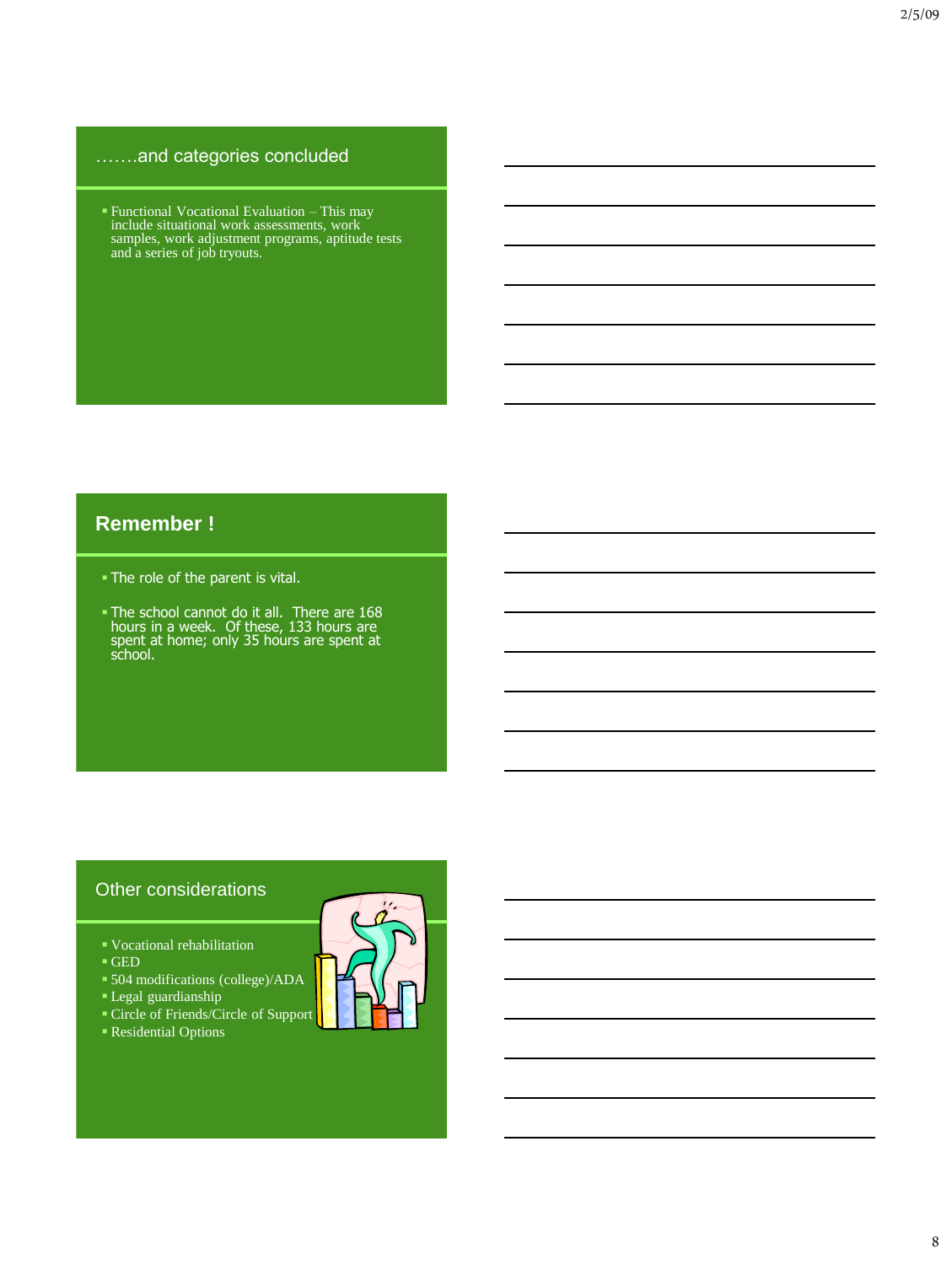#### Quick Tips for **Parents**



- 
- 
- 
- 
- 
- 
- 
- 
- 
- 
- 
- Doserve skills/behaviors and how these will impact his life without you<br>
 Brocurage independence<br>
 Provide opportunities to explore and enjoy the community<br>
 Provide opportunities to explore and enjoy the community<br>
•

#### General Resources

- **Autism and Asperger Syndrome: Preparing for** Adulthood, by Patricia Howlin, 2004; Handbook with latest research related to ASD and adulthood
- **Preparing for Life: The Complete Guide for** Transitioning to Adulthood for those with Autism and Asperger's Syndrome, by Jed Baker, 2005; Guide for parents and professionals to teach valuable social and life skills to adolescents and adults with autism

#### Resources: Employment

- Books/Materials
	- A sperger Syndrome and Employment: A Personal Guide to<br>Succeeding at Work by Nick Dubin, 2007; A DVD in which<br>Dubin, an adult with ASD, describes his job experiences and<br>strategies he developed to be more successful<br> $\blacktriangle$
	-
	-
	- Community-Based Vocational Training by Jill Wheeler; includes<br>discussion of incorporating vocational goals into the IEP and roles<br>of parents and community service agencies<br>of parents and community service agencies<br>Syndrome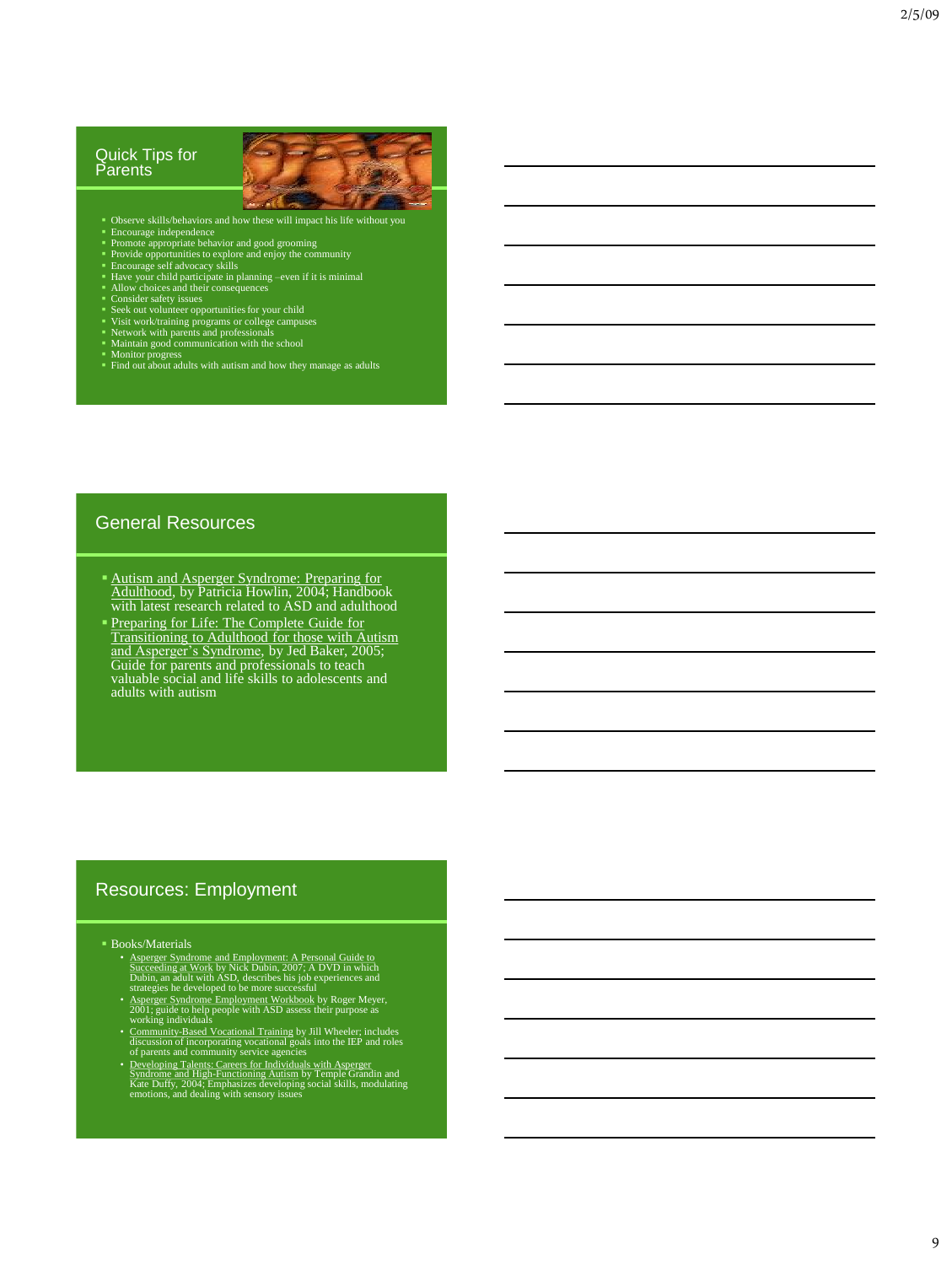### Resources: Relationships

- **Books and materials for and about adults with autism** 
	-
	-
	- <u>Life and Love: Positive Strategies for Autistic Adults</u>, by<br> *Zosia Zaks, 2006*; author with ASD<br>
	 Asperger Syndrome and Long-Term Relationships, by<br>
	Ashley Stanford, 2003; book by spouse of person with ASD<br>
	 <u>Beyond </u>
	- Unwritten Rules of Social Relationships, by Temple Grandin and Sean Barron, 2005; authors with ASD
	- Your Life is Not a Label, by Jerry Newport, 2001; author with ASD

### Online Resources: Social Interaction

- Online Opportunities: Some of the pressure of social interaction can be relieved by using the internet to connect with others
	- <http://www.autism-blog.com/> Autism Blogger gives people with ASD an opportunity to share their stories and connect with others on the spectrum
	- <http://www.meetup.com/about/>On-line source to find others that share your interest
	- Adults with autism may use e-mail and/or online communities such as myspace.com or Facebook to connect with family and friends

# Resources: Social Skills

- -
	-
- **Books about developing Social Skills**<br>
 A 51<sub>8</sub> Against the Law, by Kari Dunn Buron, 2007;<br>
Uses a 5 point scale to look at behaviors and<br>
interactions: Shows how behaviors can go from<br>
acceptable, to uncomfortable, to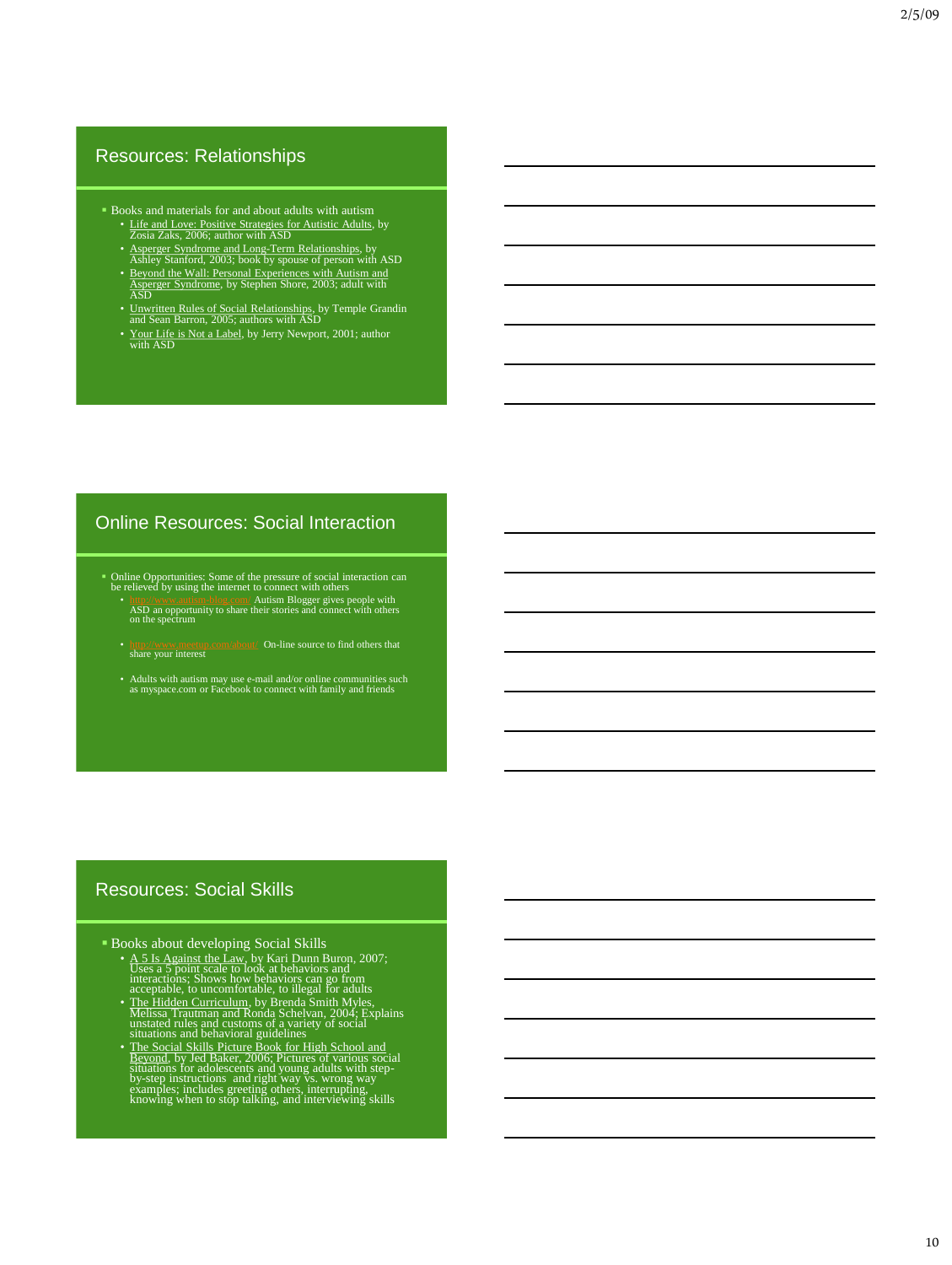# And More Resources: Self-Advocacy

- **Ask and Tell: Self-Advocacy and Disclosure for** People on the Autism Spectrum - Edited by<br>Stephen Shore with Foreword by Temple Grandin
- <http://www.autisticadvocacy.org/> Main page for the Autistic Self-Advocacy Network, a non-profit organization run by and for people with autism.

# Resources on the Web

- Autism Society of NC
- US Department of Labor Office of Disability Employment provides fact sheets that provide information for parents and youth:
	- [www.dol.gov/odep/documents/creating\\_path\\_to\\_Emplo](http://www.dol.gov/odep/documents/creating_path_to_Employment.pdf)[yment.pdf](http://www.dol.gov/odep/documents/creating_path_to_Employment.pdf) Creating a Path to employment: Tips for Parents with Children with Disabilities
	- <http://www.dol.gov/odep/categories/youth/> Essential skills to getting a job: What young people with disabilities need to know.
- <http://www.maapservices.org/> Website for MAAP Services for Autism and Asperger Syndrome, a nonprofit organization that provides information and advice to families of people with ASD

# Contact Information

- Autism Society of North Carolina
- 505 Oberlin Road, Suite 230
- Raleigh, NC 27605
- 919-743-0204 or 1-800-442-2762 (NC only)
- Fax: 919-743-0208